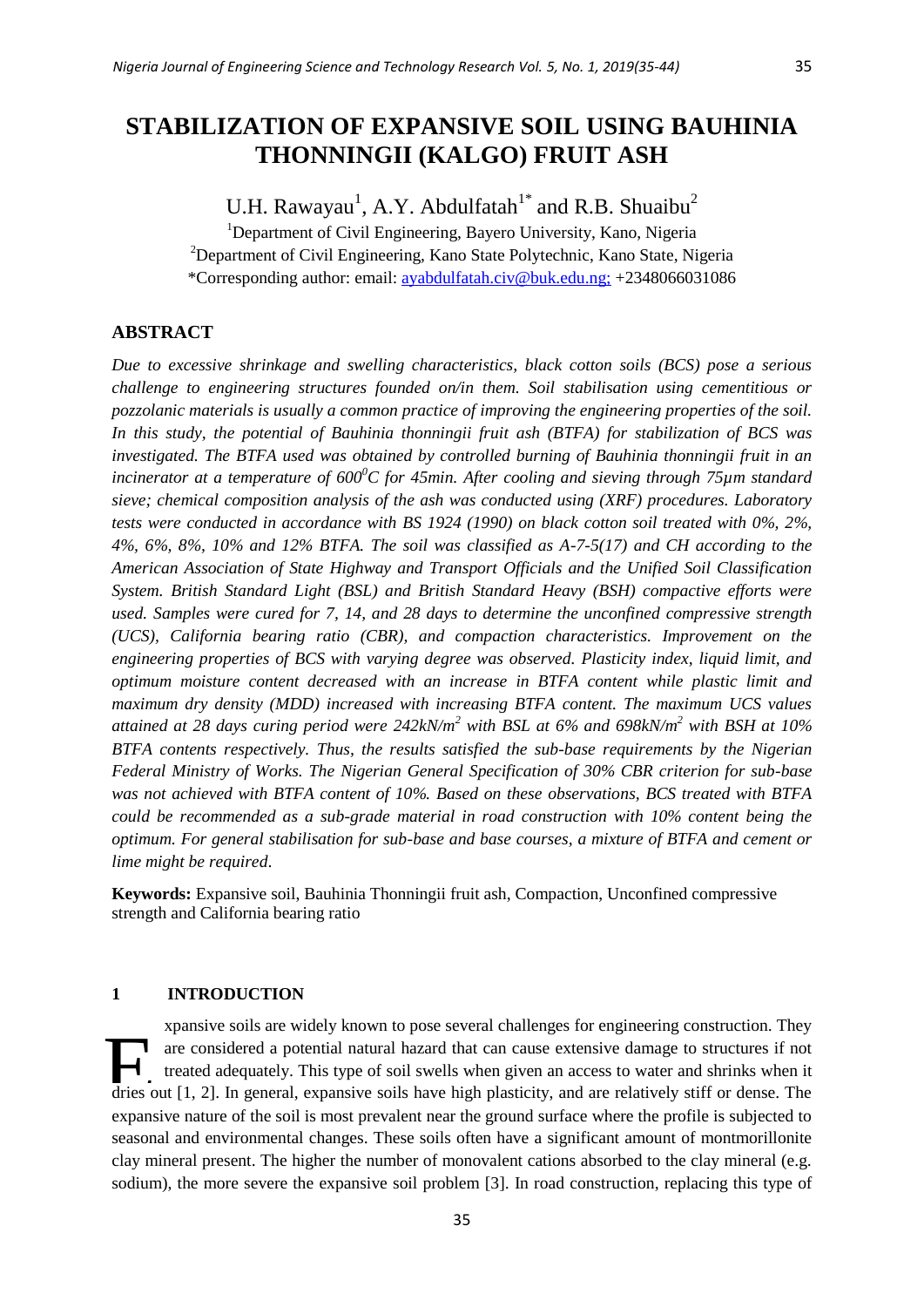soil with a better one from a far distance will make the construction too expensive and thus soil stabilization is the best option. A common expansive soil found in Nigeria is the black cotton soil which is prevalent in the North-Eastern region. This soil is generally confined to the semi-regions of tropical and temperate and is abundant where the annual evaporation exceeds the precipitation [4]. Its mineralogy is dominated by the presence of montmorillonite which is characterized by large volume change from wet to dry seasons and vice versa. Deposits of black cotton soil in the field show a general pattern of cracks during the dry season of the year [5].

The objective behind soil stabilization is to improve the engineering properties of the soil such as density, strength and cohesion between its particles, and to reduce the soil's plasticity. Some of the materials that are traditionally used for soil stabilization include cement, lime and fly ash. These binders, with other similar materials, are used in certain proportions to improve the soils through chemical change. There have recently been attempts by researchers to use other local materials with pozzolanic properties such as rice husk ash and bagasse ash to replace traditional binders in soil stabilization [6]. This is considered necessary as a result of the exorbitant cost of cement. *Bauhinia thonningii*, called *Kalgo* in Hausa Language, is a local tree plant whose fruit may have the potentials of being used for soil stabilization. It is found in abundance in Northern part of Nigeria [7] and it has been used locally in earthen buildings. This fruit is botanically known as *Piliostigma thonningii*, belonging to the family of caesalpiniacea that comprises of trees, shrubs or very rarely scramblers. These types of fruits are distributed in Africa and Asia in open woodland sand savannah regions that are moist as well as wooded grasslands in low to medium altitudes [8]. The fruit is hairy, hard and flattish pod, which turns rusty brown, woody, twisted and splits at ripening and usually persistent on the tree between June and September [8]. The aim of this research is therefore to use the burned fruit ash of this plant for soil stabilization.

## **2 MATERIALS AND METHOD**

*Expansive Black Cotton Soil*: The expansive black cotton soil used in this study was collected from Baure village (latitude  $10^0$  16'N and longitude11<sup>0</sup>21'E) in Yamaltu-Deba Local Government Area of Gombe State, Nigeria. The black cotton soil was collected by the method of disturbed sampling after removing the top soil at 0.5m depth and transported in sacks to the Civil Engineering Laboratory, Faculty of Engineering, Bayero University Kano. Little amount of the sample was sealed in polythene bag for the determination of natural moisture content. The soil was air dried, pulverized and sieved through 75µm sieve (BS No. 200 sieve) as required for laboratory testing. Preliminary analysis of the sample was conducted for the purpose of classification as well as to have background information that will serve as a benchmark for understanding possible changes in the soil's properties after treatment with BTFA.

*Bauhinia thonningii* Fruit: The *Bauhinia thonningii* Fruit was obtained from Kano, a North-Western City of Nigeria. The Fruit was dried and grounded using local grinding machine then burnt under controlled temperature of 600°C for 45mins in a furnace at the Art and Industrial Design Department, School of Technology, Kano State Polytechnics. The procedure required that in order to get the amorphous form of the ash. The Ash obtained was sieved through BS Sieve no. 200 (75µm) as specified in [9]. The ash was then subjected to XRF test and its oxide composition was determined at the Nigerian Geological Survey Agency, National Geosciences Research Laboratory (NGRL) Kaduna, Nigeria. The XRF was performed on both the powdered fruit and the ash as presented in Table 1.

*Water*: The water used in the mixing of samples was potable water free from suspended solids and organic materials.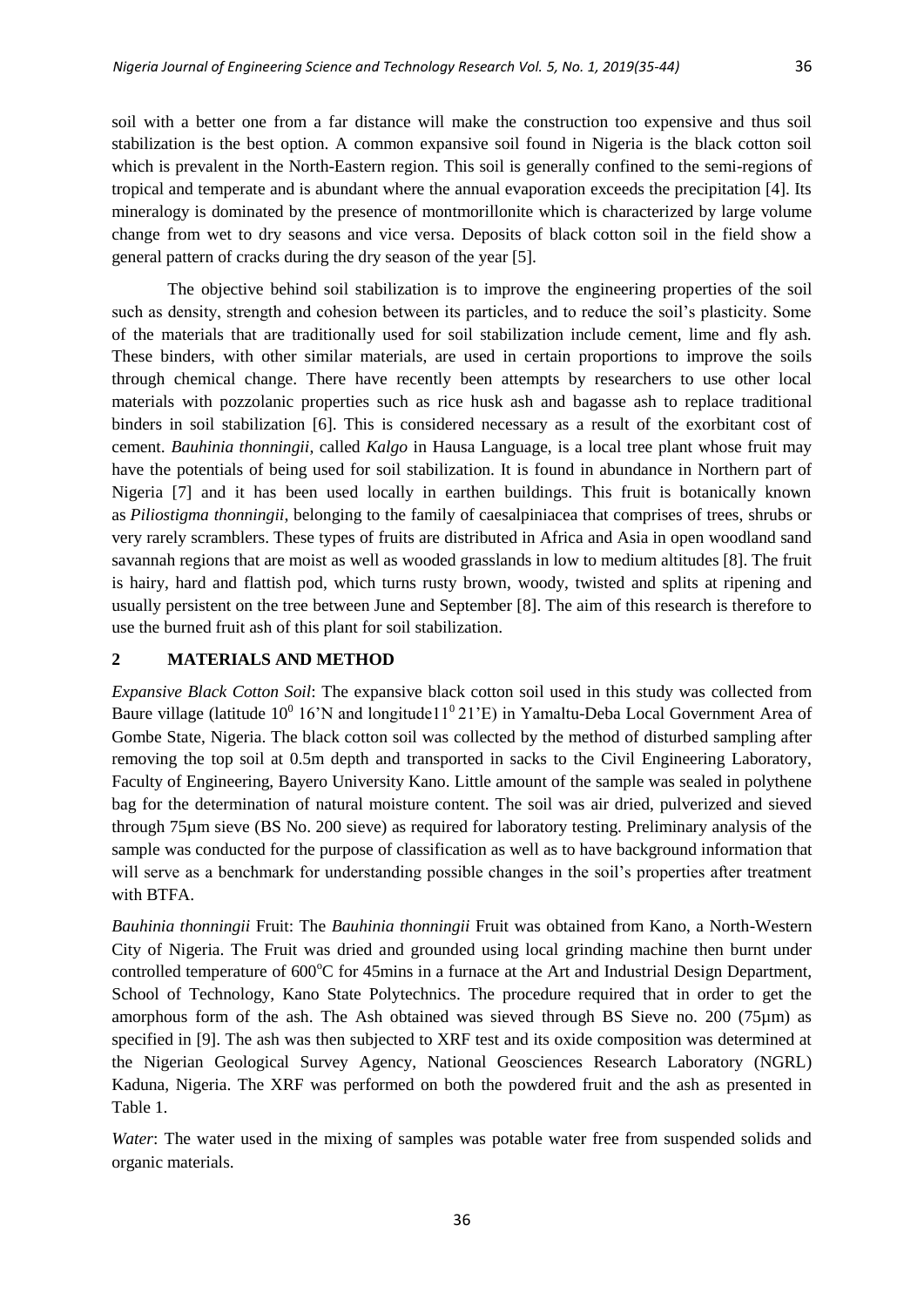|                                |                          | <b>Mineral Compositions</b> |                          |
|--------------------------------|--------------------------|-----------------------------|--------------------------|
| Compounds                      | $BCS$ $(\%)$             | $BTF$ (%)                   | BTFA (%)                 |
| SiO <sub>2</sub>               | 49.2                     | 4.28                        | 42.60                    |
| $Al_2O_3$                      | 15                       | 0.32                        | 5.24                     |
| $K_2O$                         | 1.52                     | 31.80                       | 28.90                    |
| CaO                            | 9.61                     | 11.60                       | 16.20                    |
| SO <sub>3</sub>                | 0.21                     | 0.07                        | 2.45                     |
| Fe <sub>2</sub> O <sub>3</sub> | 16.7                     | 1.70                        | 1.52                     |
| TiO <sub>2</sub>               | 2.17                     | 0.96                        | 0.16                     |
| $P_2O_5$                       |                          | 0.30                        |                          |
| MgO                            |                          | 1.10                        |                          |
| Na <sub>2</sub> O              |                          | 0.88                        |                          |
| MnO                            | 0.17                     | ۰                           | 0.16                     |
| CuO                            | $\overline{\phantom{a}}$ |                             | 0.13                     |
| Others                         | 5.42                     | 47.10                       | $\overline{\phantom{a}}$ |
| Loss of Ignition $(\%)$        | $\overline{\phantom{a}}$ | -                           | 2.64                     |

Table 1. Oxide Composition of BCS, BTF and BTFA

## **2.1 Experimental work**

Tests were conducted on both natural and treated samples in accordance with the procedures outlined in [9]. The first phase of the investigation was the preliminary analysis which involved tests on natural soil to investigate the index and engineering properties. These tests included: Moisture Content, Atterberg limit tests, Sieve Analysis test, Specific Gravity, Free swell, Compaction test (BSL and BSH), unconfined compressive strength (UCS) and California Bearing Ratio (CBR). The second phase involved the addition of varying proportions of *Bauhinia thonningii* Fruit Ash (i.e., 0, 2, 4, 6, 8, 10 and 12%) by dry weight of the soil to investigate its effect on the soil properties. The tests conducted in this phase included; Atterberg limits, compaction (BSL and BSH), CBR and UCS.

## **3 RESULTS AND DISCUSSION**

#### **3.1 Natural Soil**

The natural soil was characterised for the purpose of classification as well as to have background information that will serve as a benchmark for understanding possible changes in the soil's properties after treatment with BTFA. Table 2 presents the index properties of the natural black cotton soil.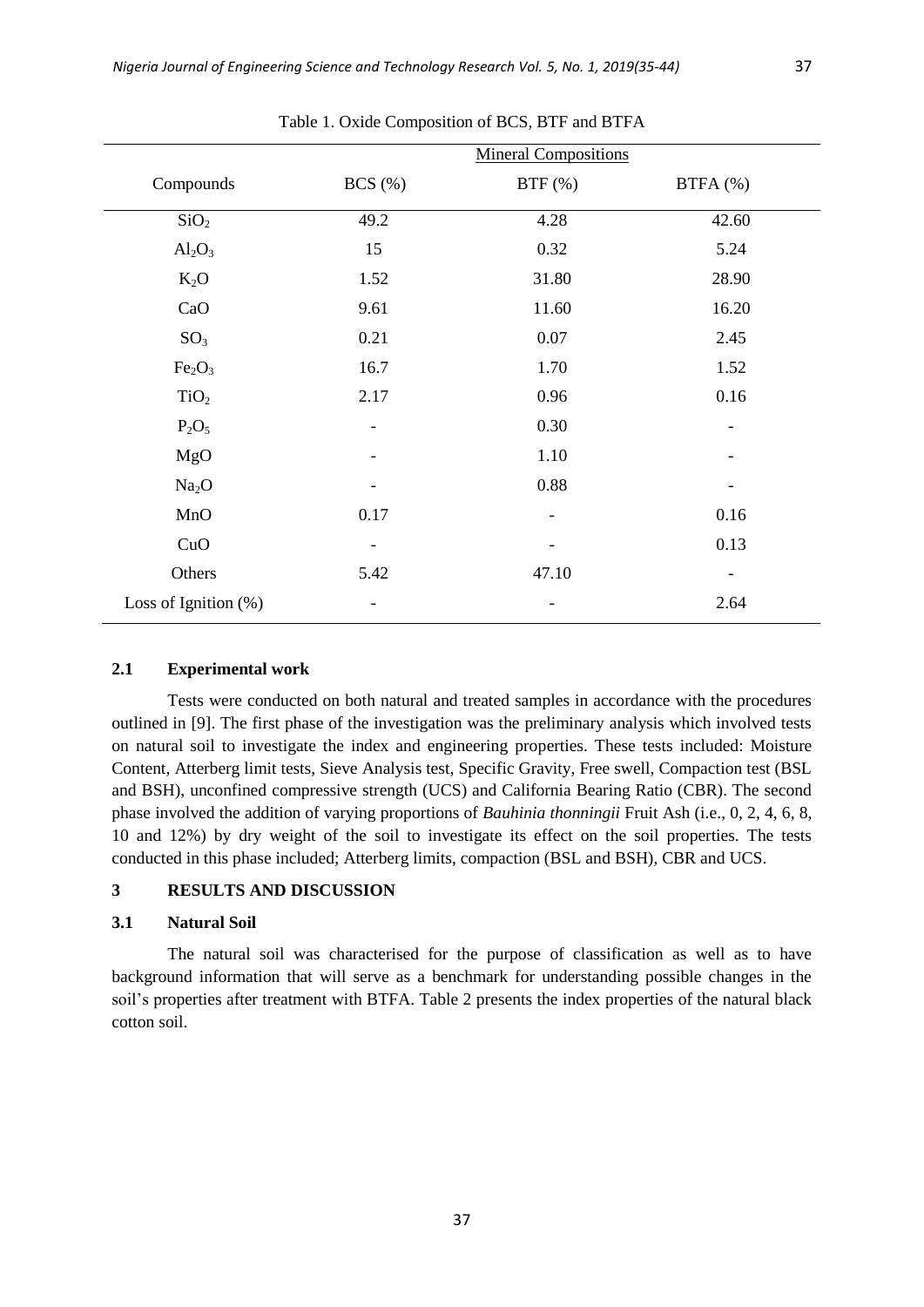|  | ۰.<br>w | × |
|--|---------|---|
|  |         |   |

| Property                             | Value/Description |
|--------------------------------------|-------------------|
| Natural moisture content (%)         | 9.68              |
| Liquid limit (%)                     | 51.4              |
| Plastic limit (%)                    | 32.6              |
| Plasticity index (%)                 | 18.8              |
| Linear shrinkage (%)                 | 14.29             |
| Free swell (%)                       | 64.29             |
| Specific gravity (%)                 | 2.66              |
| Percentage passing No. 200 sieve (%) | 79.14             |
| Percentage sand fraction (%)         | 20.86             |
| Percentage silt fraction (%)         | 15.19             |
| Percentage clay fraction (%)         | 63.95             |
| AASHTO classification                | $A-7-5$           |
| Group Index                          | 17                |
| Colour                               | Dark grey         |
| <b>USCS</b> classification           | <b>CH</b>         |

Table 2. Index Properties of untreated Black Cotton soil

The engineering properties of the natural black cotton soil are presented in Table 3. From Atterberg limits and sieve analysis tests the soil is classified as A-7-5(17) and CH in accordance with [10] and [11] respectively. The soil classifications showed that the soil is clayey with high plasticity (CH). The liquid limit and plasticity index values of 51.4% and 18.8% in Table 2 confirmed that the soil is highly plastic. Atterberg limits results have been observed to be very useful indicators of soil behaviour [12]. Using these parameters, the soil fell below the standard that is recommended for most engineering works. The findings of [13] corroborated this view. The free swell value of 64.29% indicated that the soil is of medium condition and physical inspection showed that the soil is dark grey in color. Particle size distribution curve indicated that the soil is well graded; containing 20.89% sand fraction, 15.19% silt fraction and 63.95% clay fraction.

The specific gravity of the soil was observed to be 2.66 which indicated the prevalence of montmorillonite, in conformity with [14] that reported a specific gravity range of  $2.65 - 2.80$ . Table 3 signified that MDD values of  $1.72Mg/m<sup>3</sup>$  and  $1.88Mg/m<sup>3</sup>$ , and OMC values of 15% and 13% were obtained for the British Standard Light (BSL) and British Standard Heavy (BSH) compactive energies respectively. The UCS values of  $80kN/m^2$  and  $184kN/m^2$  recorded for the natural soil at OMC for the two energy levels were relatively low. Similarly, low Un-soaked CBR values of 9.5% and 11.2% obtained at the energy levels of BSL and BSH further revealed that the material is not suitable for use as a construction material without modification. This is in agreement with [15] and [16].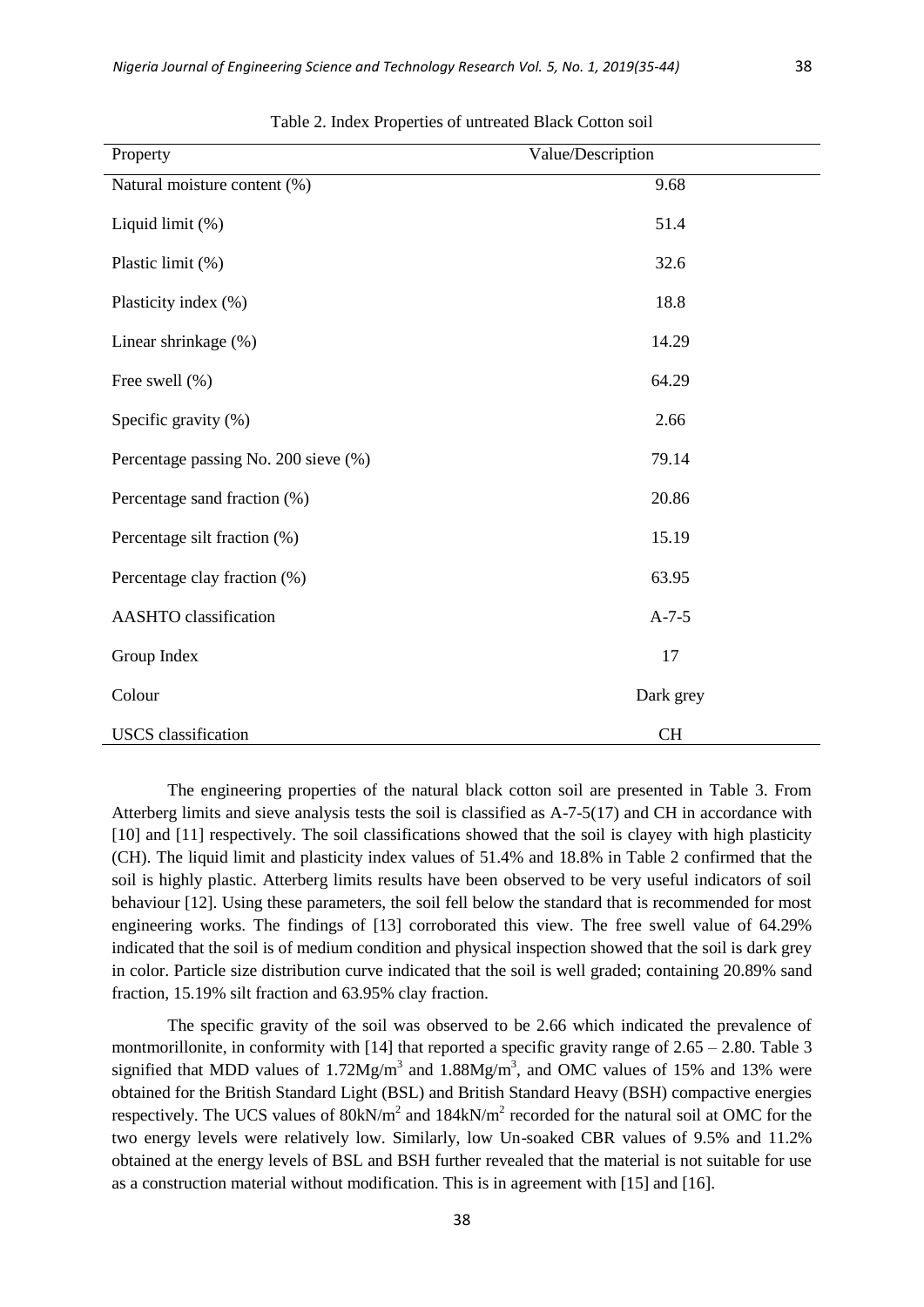| Property                                                          | Value/Description |
|-------------------------------------------------------------------|-------------------|
| Maximum Dry Density (MDD) BSL $(Mg/m3)$                           | 1.72              |
| Maximum Dry Density (MDD) BSH $(Mg/m3)$                           | 1.88              |
| Optimum moisture content (OMC) BSL (%)                            | 15                |
| Optimum moisture content (OMC) BSH (%)                            | 13                |
| Unconfined compressive strength using BSL<br>(kN/m <sup>2</sup> ) | 80                |
| Unconfined compressive strength using BSH<br>(kN/m <sup>2</sup> ) | 184               |
| Soaked California bearing ratio BSL (%)                           | 8.7               |
| Soaked California bearing ratio BSH (%)                           | 10.4              |
| Un-soaked California bearing ratio BSL (%)                        | 9.5               |
| Un-soaked California bearing ratio BSH (%)                        | 11.2              |

Table 3. Engineering Properties of Untreated Black Cotton soil

#### **3.2 Stabilized Soil**

#### **3.2.1 Evaluation of the effect of** *Bauhinia thonningii* **Fruit Ash on Atterberg Limits**

Figure 1 shows the effect of BTFA on Atterberg limits. The liquid limit decreased with increase in BTFA content; and this could be attributed to BTFA being a pozzolana that aided flocculation and aggregation of the clay particles. The plastic limit also increased with increasing BTFA content. The peak value of 35.2% was observed at 10% BTFA content. This shows an increase of 2.6% when compared with the value obtained for the natural untreated soil. It was observed that, the plasticity index decreased with increase in BTFA content from 18.8% at 0% to 5.4% at 10% BTFA content, and then it increased slightly to 6.3% at 12% BTFA content. Generally, the plasticity index decreased sharply between 4 to 6% BTFA contents for the stabilized samples. The reason for the reduction in the plastic limit with increasing BTFA content could be attributed to the reduction in linear shrinkage with the addition of BTFA.



Figure 1. Effect of *Bauhinia Thonningii* Fruit Ash on Atterberg Limits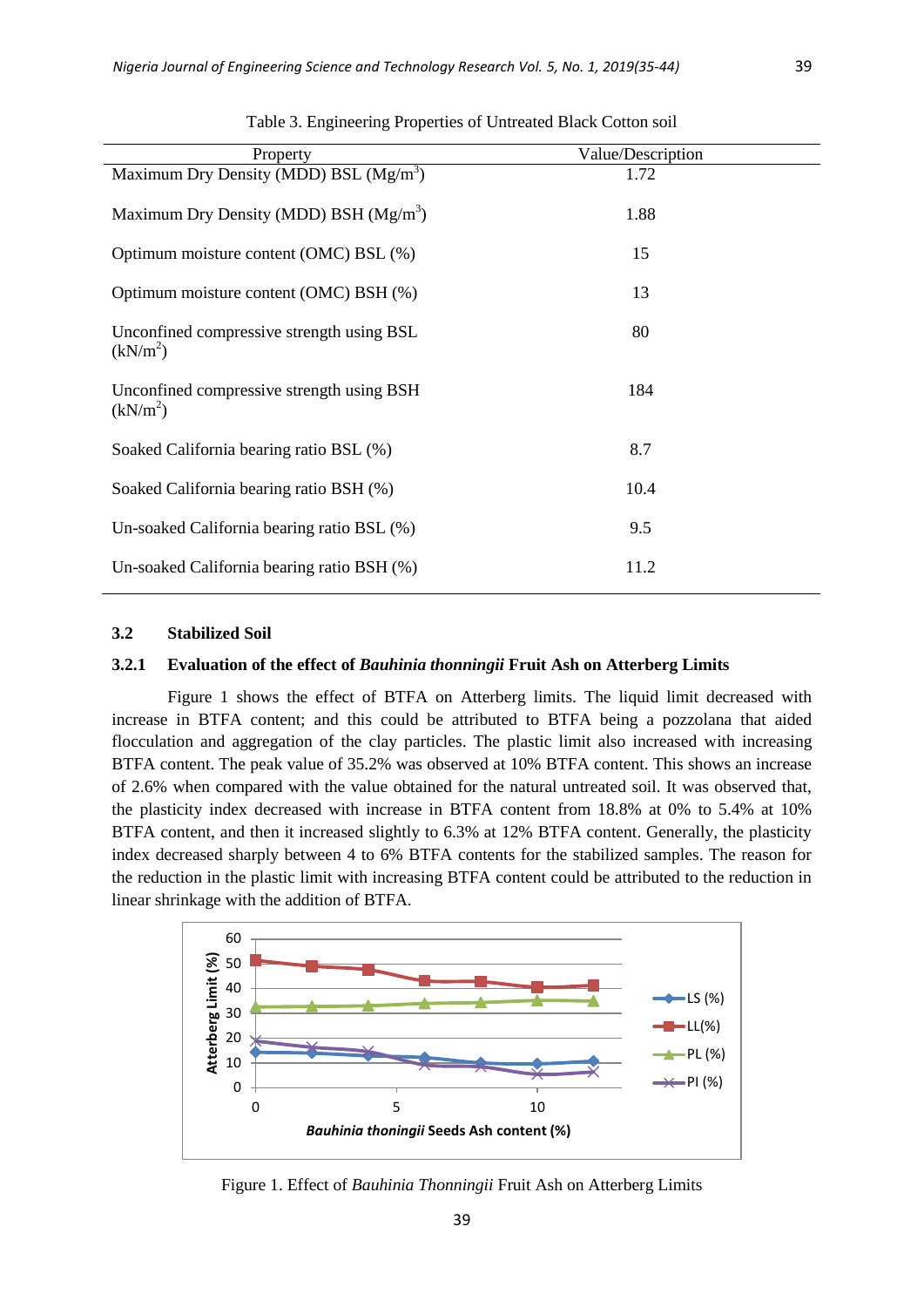#### **3.2.2 Compaction Characteristics**

#### **Maximum dry density**

Figure 2 shows the variations in MDD of the soil with the addition of BTFA. The maximum dry density for the British Standard Light (BSL) compactive effort for 0% BTFA is 1.72Mg/m<sup>3</sup>. The addition of BTFA into the soil from 2% to 6% caused a decrease in the MDD to  $1.70$ Mg/m<sup>3</sup>. The MDD further increased to 1.75Mg/m<sup>3</sup> at 4%, 1.73Mg/m<sup>3</sup> at 8% and 1.77Mg/m<sup>3</sup> at 10% addition of BTFA. It subsequently decreased to  $1.72Mg/m<sup>3</sup>$  at 12% of the BTFA content. The variation in MDD with increase in BTFA content with the British Standard Heavy (BSH) compactive effort can also be seen in Figure 2. At 0% BTFA content an MDD of  $1.88 \text{ Mg/m}^3$  was obtained while as the BTFA was added from 2% to 10%, there was a continuous increase in the MDD with a peak value of 1.9794Mg/m<sup>3</sup> at 10% BTFA content. Thus, the MDD value decreased at 12% BTFA content. The variation in MDD was as a result of differences in specific gravity values between the soil and BTFA. This difference makes the specific gravity of the Soil-BTFA composite to vary depending on the amount of BTFA added. The variation is therefore attributed to dispersed structures aggregation formed by the addition of the BTFA [17]. The behaviour of expansive soils is known to be controlled by diffused double layer. The addition of BTFA decreases the repulsive resistance to compactive effort and the BTFA composite gets compacted to higher densities [18]. The significant of these variations is that the BTFA has an effect on the geotechnical properties of the soil.



Figure 2. Variation of MDD of Black Cotton Soil with BTFA content

## **Optimum moisture content**

Figure 3 shows the variation in optimum moisture content (OMC) of the black cotton soil as a result of the addition of BTFA. Though, there was no any significant change in the values of OMC, there was an increase in range between 10% and 14% for the two compactive energy levels. The increase in OMC could be due to increasing demand for water by various cations and clay mineral particles to undergo hydration reaction. The pattern of changes in OMC for the BSH compactive effort, is somewhat different probably because of the high compactive energy involved, hence the need for more moisture for the reaction to place. The variation in OMC was due to the fact that the BTFA has lesser specific surface area than the soil particles. This makes it to require lesser water for the lubrication of the composite in achieving the MDD [17].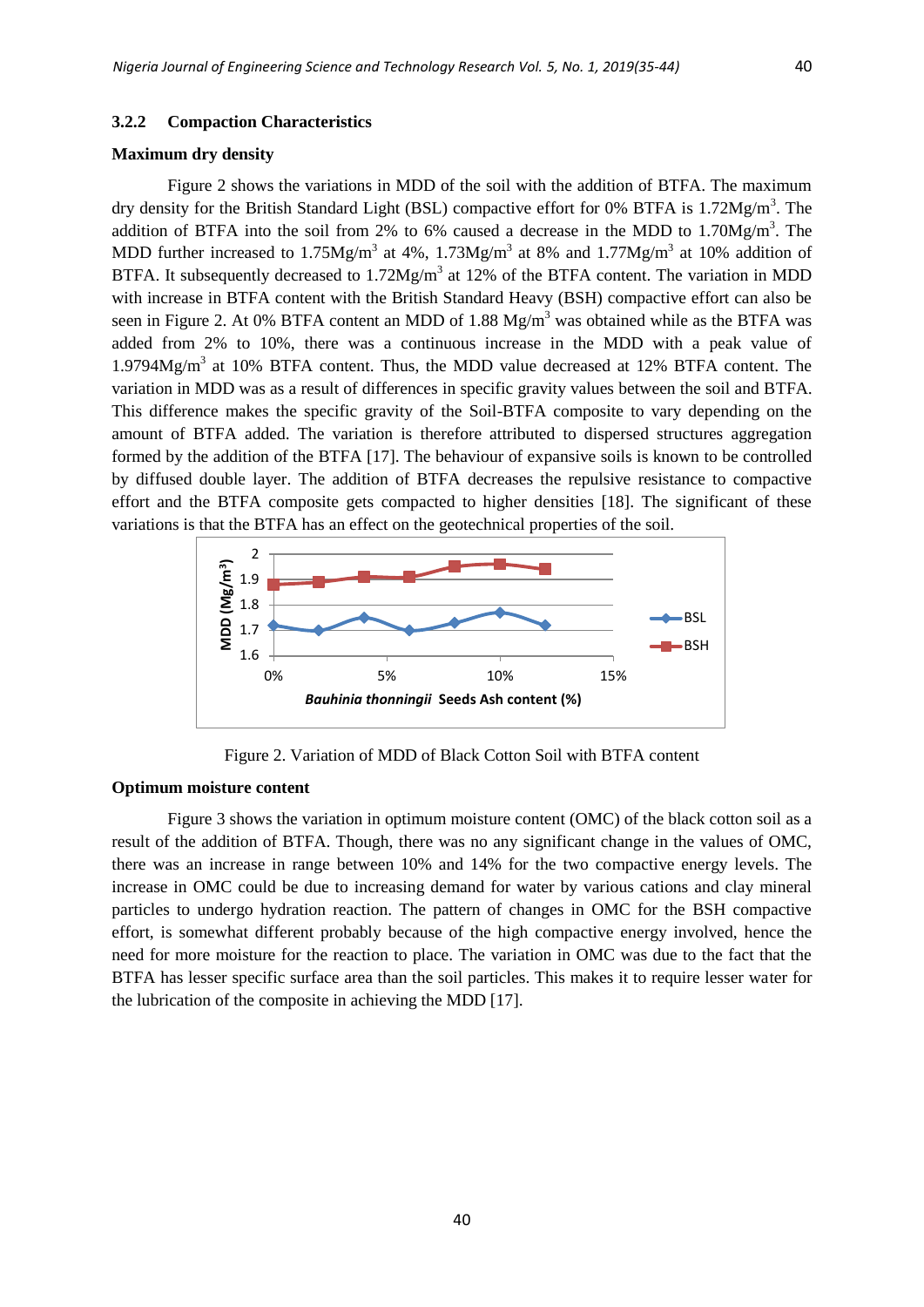

Figure 3. Variations of OMC of Black Cotton Soil with BTFA content

#### **Unconfined Compressive Strength**

Figures 4 and 5 show the variations in unconfined compressive strength (UCS) with BTFA contents for 7, 14, and 28 days curing. The samples were compacted to their maximum dry densities at the corresponding moisture contents, extruded from mould and waxed cured for the 7, 14, and 28 days respectively before subjecting them to testing. The results indicated a proportional increase in strength with BTFA contents respectively. The addition of BTFA has shown a progressive strength development with the corresponding longer curing periods. The 28 days peak UCS strength values for both compactive energies were recorded as  $240 \text{kN/m}^2$  at 6% BTFA with BSL and 698kN/m<sup>2</sup> at 10% BTFA with BSH.



Figure 4. Variation of UCS with Black Cotton Soil with BTFA (BSL)



Figure 5. Variation of UCS with Black Cotton Soil with BTFA (BSH)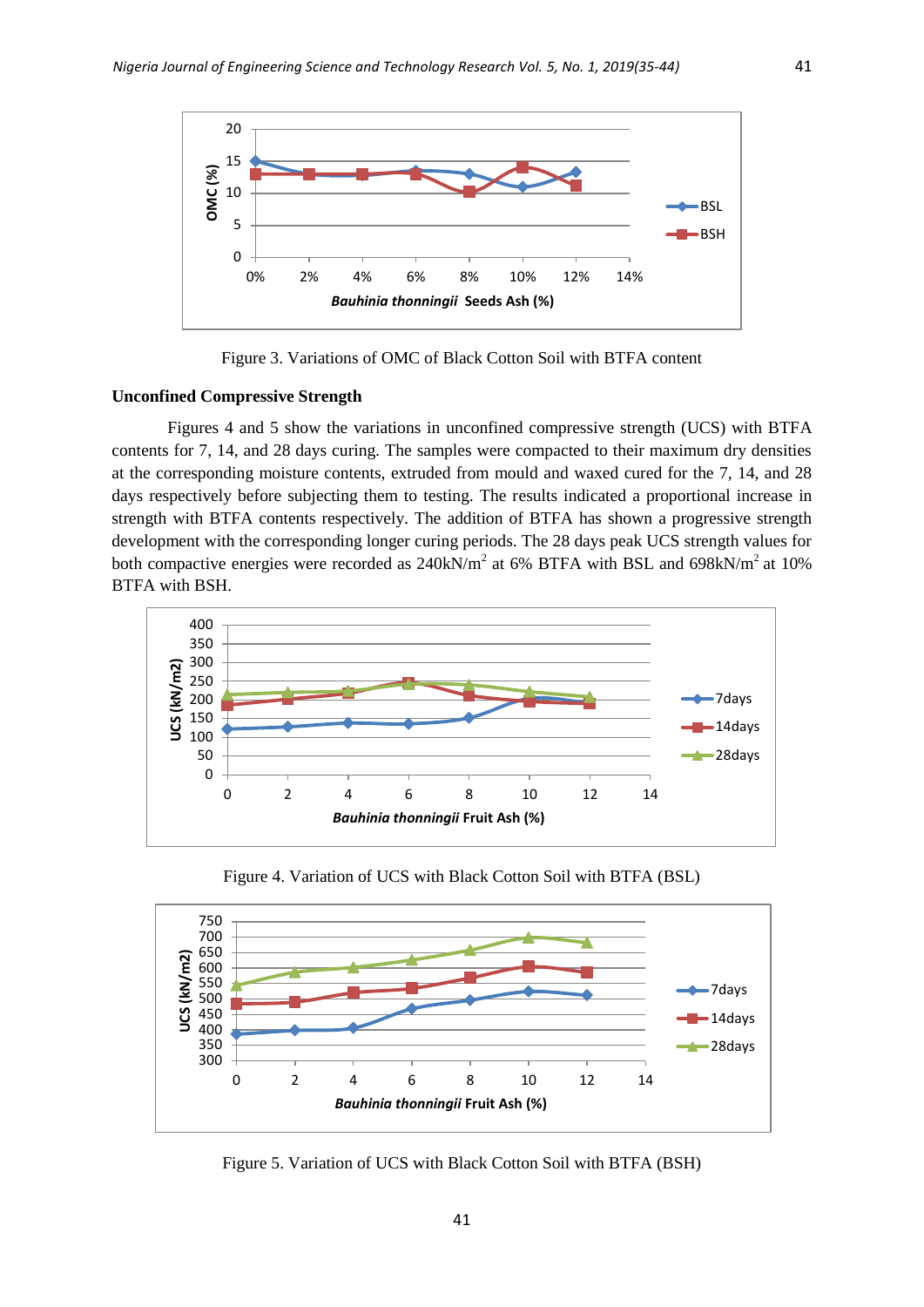#### **California Bearing Ratio (CBR)**

A similar pattern to the UCS results was observed with the CBR results shown in Figures 6 and 7, which exhibited peak CBR values of 20% and 22% at 10% BTFA content for BSL and BSH for soaked specimens and values of 25% and 30% at 10% BTFA content for BSL and BSH for unsoaked specimens respectively. The recorded peak CBR values, apart from the value for the unsoaked specimen at 10% BTFA with BSH, are lower than the specifications in [16] where 30% CBR criterion is specified for sub-base. Based on these observations, BCS treated with BTFA could be recommended as a sub-grade material in road construction with 10% BTFA addition as the optimum value. The 10% BTFA un-soaked specimen with BSH could be used as a sub-base material.



Figure 6. Variation of Soaked CBR with BTFA content (BSL and BSH compaction)



Figure 7. Variation of Un-soaked CBR with BTFA content (BSL and BSH compaction)

#### **4 CONCLUSION**

The black cotton soil used in this study is classified as A-7-5(17) soil based on AASHTO classification system and it is clay with low plasticity (CL) based on the Unified Soil Classification System. The results of the study have confirmed the effect of BTFA on the geotechnical properties of the soil; liquid limit, plastic limit plasticity index, compaction characteristics, unconfined compressive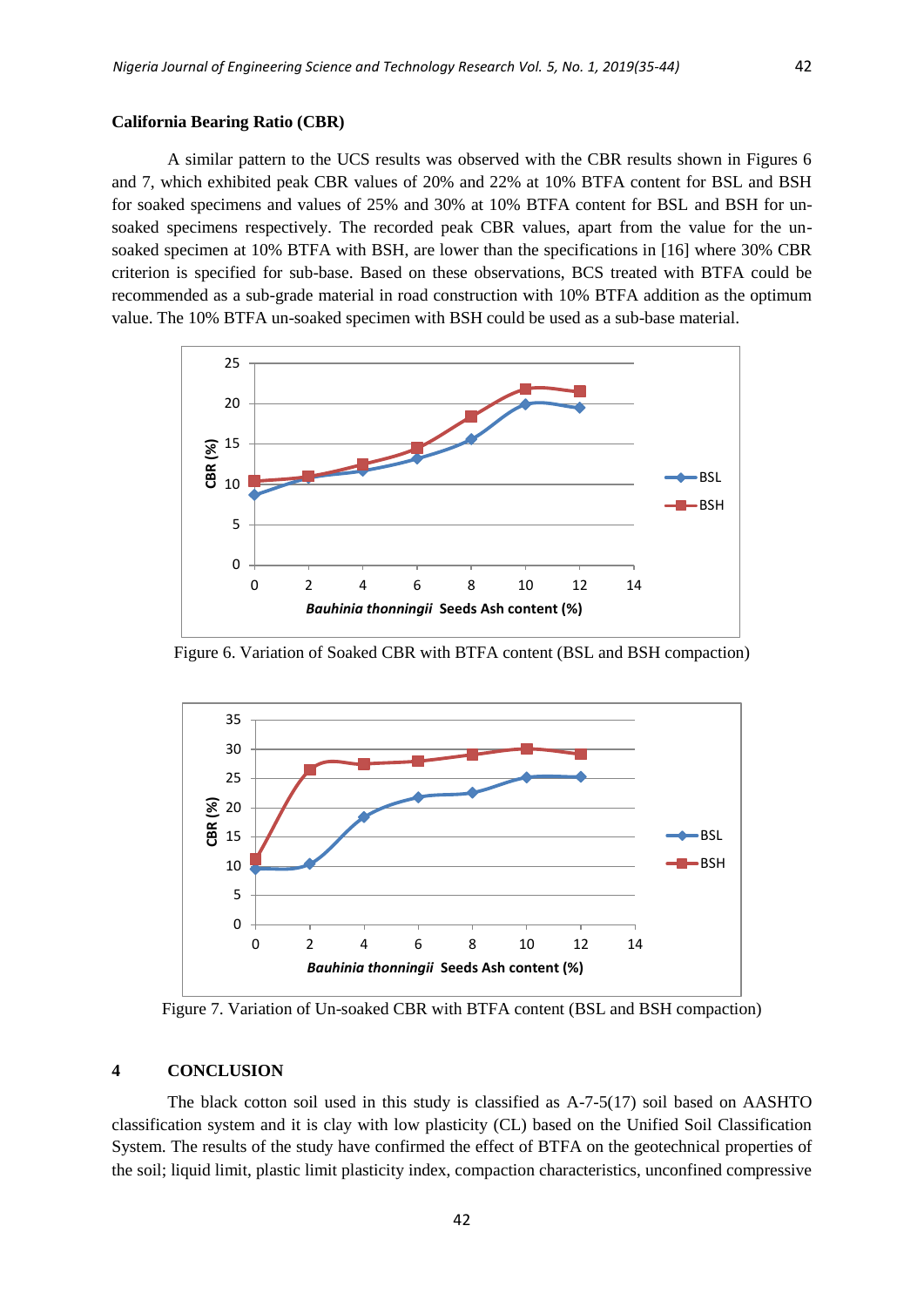strength and the California bearing ratio. An optimum of 10% BTFA content gave the peak improvement in the geotechnical properties of the black cotton soil and is therefore recommended. BCS treated with BTFA could be recommended as a sub-grade material in road construction with 10% BTFA addition as the optimum value and 10% BTFA un-soaked specimen with BSH could be used as a sub-base material.

### **REFERENCES**

- 1. Mohhtari, M., Dehghani, M. (2012). Swell-Shrink Behaviour of Expansive Soils, Damage and Control, Electronic Journal of Geotechnical Engineering, vol. 17, pp. 2673-2682.
- 2. Firoozi, A.A.<sup>1</sup>, Firoozi, A.A.<sup>2</sup> and Baghini, M.S. (2016). A Review of Clay Soils, Asian Journal of Applied Sciences, vol. 4, no.6, pp. 1319-1323.
- 3. Khademi, F. and Budiman, J. (2016). Expansive Soil: Causes and Treatments, i-manager's Journal on Civil Engineering, vol. 6, no.3, pp. 1-13.
- 4. Salahudeen, A., and Akiije, I. (2014). Stabilization of highway expansive soils with high loss on ignition content kiln dust. *Nigerian Journal of Technology*, vol.33, no. 2, pp. 141-148.
- 5. Oriola, F., and Moses, G. (2010). Groundnut shell ash stabilization of black cotton soil. *Electronic Journal of Geotechnical Engineering*, Bund, vol. 15, pp. 415-428.
- 6. Amu, O. O., Fajobi, A. B., and Oke, B. O. (2005). Effect of eggshell powder on the stabilizing potential of lime on an expansive clay soil. *Journal of Applied Sciences*, vol. *5*, no. 8, pp. 1474-1478.
- 7. Baumer M. 1983. *Notes on trees and shrubs in arid and semi-arid regions*. Rome FAO. Forestry Division.
- 8. Oluwasesan, B. M., Agbendeh, Z. & Adikwu Jacob, G. (2013). The comparative studies of phytochemical screening of Piliostigma thonningii root and leaves extract. *Asian Journal of Plant Science and Research*, vol. 3, no. 6, pp. 74-77.
- 9. BS 1377, (1990). *Methods of testing soil for civil engineering purposes*. British Standards Institute, London.
- 10. AASHTO (1986). *Standard specification for transportation material and methods of sampling and testing, 4th edition,* American Association of State Highway and transportation Officials, Washington, D.C.
- 11. Unified Soil Classification System in ASTM D2487-17: Standard Practice for Classification of Soils for Engineering Purposes (Unified Soil Classification System).
- 12. Jefferson, I. and Rogers, C. D. F. (1998). Liquid Limit and the Temperature Sensitivity of Clays. *Engineering Geology*, vol. 4, pp. 95 – 109.
- 13. Osinubi, K.J.; and Katte, V.Y. 1997. Effect of Elapsed Time after mixing on Grain Size and Plasticity Characteristics; Soil Lime Mixes. Nigeria Soc. Engin. Tech. Trans, vol. 32, no. 4, pp. 65-76.
- 14. Das, B.M. [2nd Ed.] (2005), *Fundamentals of Geotechnical Engineering*, Thomson publishing company, Canada, 566p.
- 15. Government of the Federal Republic of Nigeria. General Specifications (Roads and Bridges): Federal Ministry of Works, Volume II, Revised 1997.